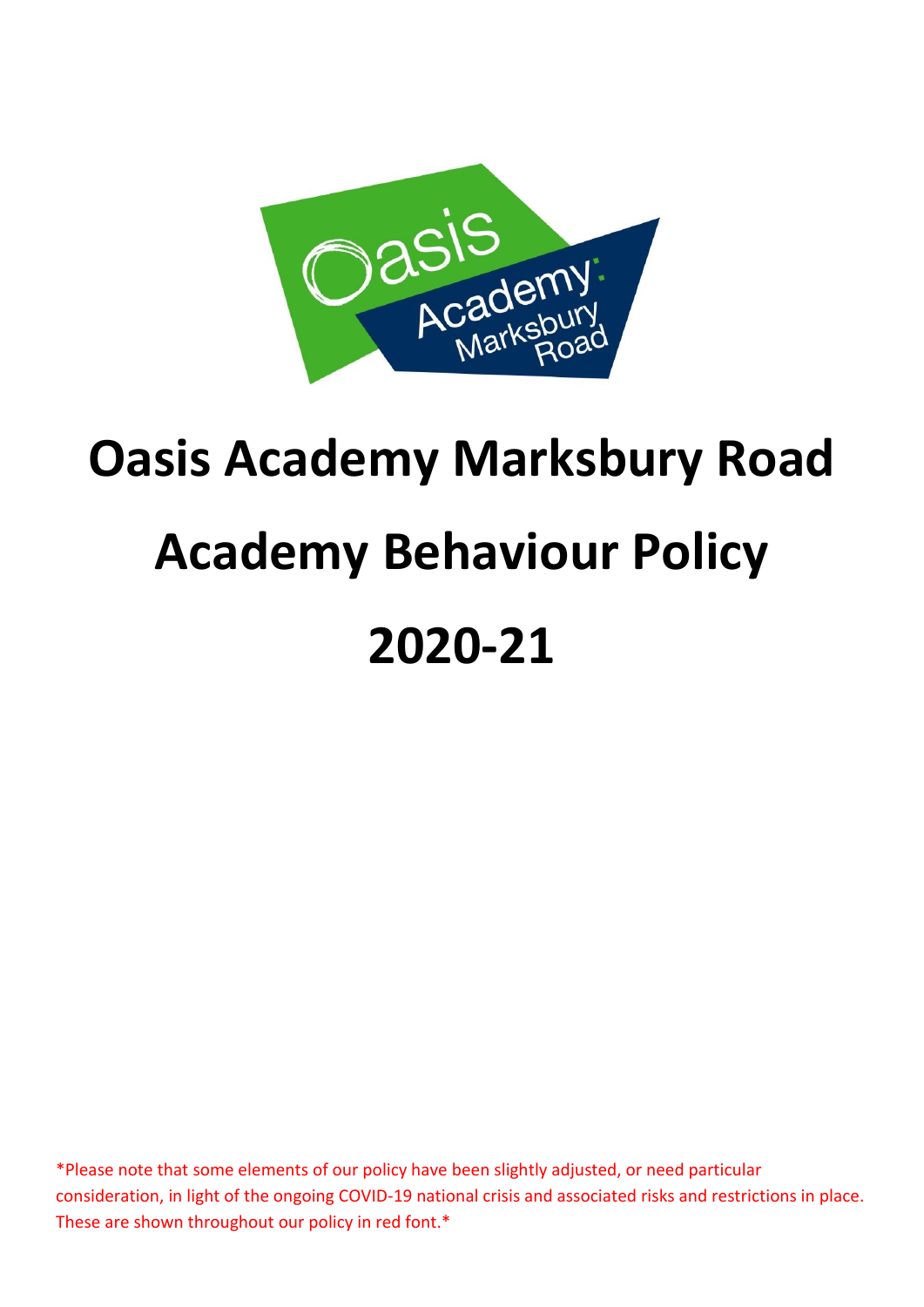#### **Our Vision**

At Oasis Academy Marksbury Road, we know that great behaviour and great attitudes are crucial to a successful education where every child can be allowed to thrive in the best conditions possible.

Our vision is that our children, with the core skills to succeed, will be the best they can be. Our positive behaviour policy aims to support the continuing development of character to become the best version of ourselves through the active promotion and practice of the 9 Habits.

| I can be<br>Compassionate<br>to listen to other people and see<br>things from a different point of view | I can be<br>Patient<br>and not give up                                                 | I can be<br>Humble<br>to encourage others and celebrate<br>success as a team |
|---------------------------------------------------------------------------------------------------------|----------------------------------------------------------------------------------------|------------------------------------------------------------------------------|
| I can be<br>Joyful<br>and positive and help others to be<br>the same                                    | I can be<br><b>Honest</b><br>and take responsibility for my<br>choices and actions     | I can be<br>Hopeful<br>and work hard to make a change                        |
| I can be<br>Considerate<br>and treat everybody with respect                                             | I can be<br>Forgiving<br>and not let the actions of other<br>people affect my attitude | I can be<br>Self-controlled<br>and manage my emotions and<br>actions         |

At Oasis Academy Marksbury Road we understand that challenging behaviour is understood as a communication of unmet need or as an adapted, defensive stress response. The understanding that children learn best within positive, trusting relationships informs our approach to managing and changing behaviour and our staff work to identify the need and provide developmentally appropriate support to remove these barriers to successful engagement in school life.

These skills, when provided within a significant relationship with an adult, will provide a relational basis for a child's emotional, social and neurological development.



The four principals that underpin our behaviour policy in line with trauma informed practice are Protect, Relate, Regulate and Reflect.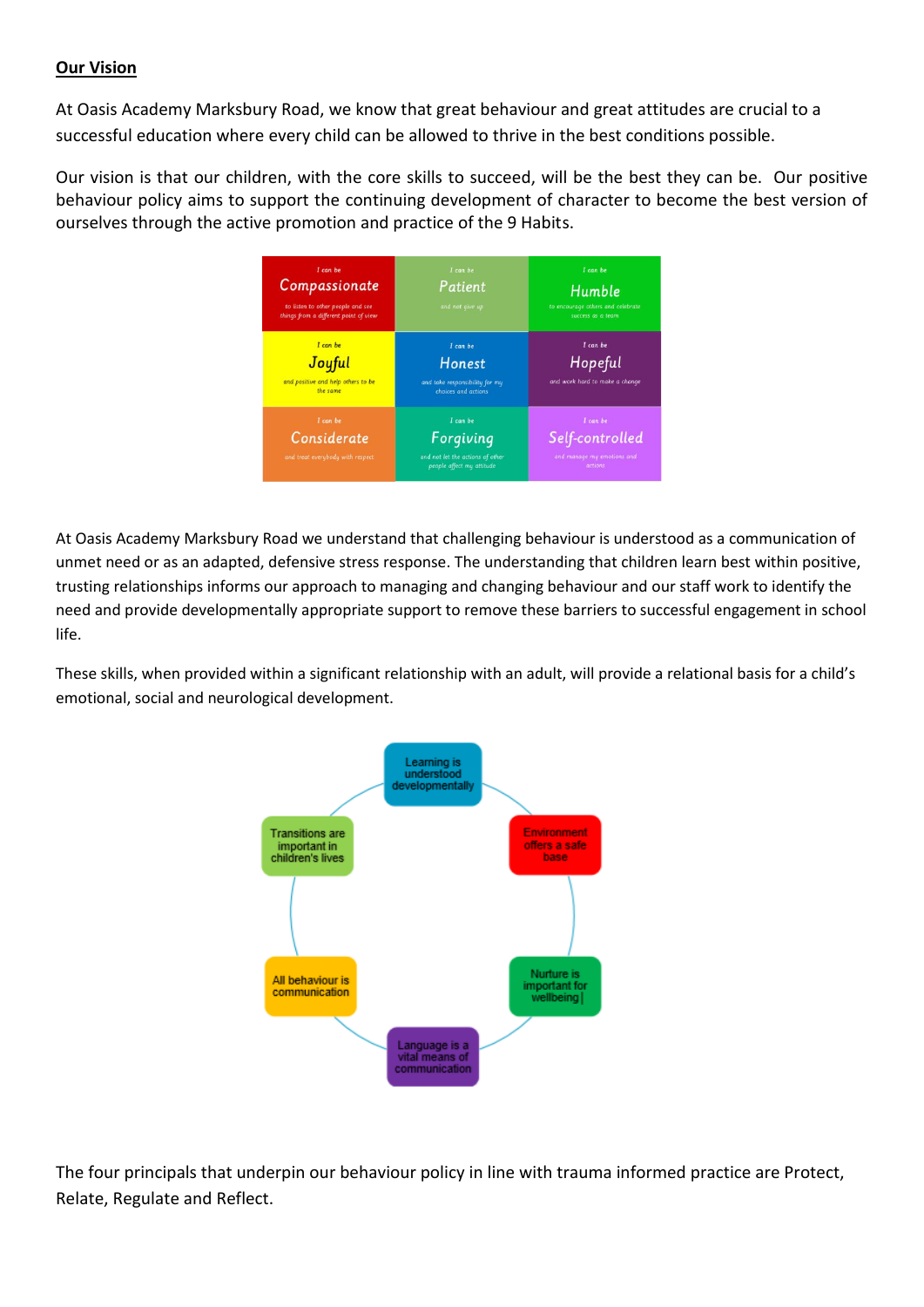- As a school we are proactive in ensuring the ethos environment and relationships to not only **protect** all children from harm but actively promote positive emotional, mental health and social development.
- As a school we will ensure that all children have access to emotionally available adults who are able to build strong supportive, trusting empathetic relationships, this can be provided informally and formally and we recognise the strength in building relationships with all members of the school community. Safe, secure, flexible and caring environments where positive relationships are seen as being fundamental **(Relate)**
- As a school we are committed to reducing stress and anxiety in children through providing consistent boundaries and expectations. All staff understand the importance of positive interactions and this underpins every communication within the school. A range of universal whole school approaches that enhance the wellbeing of all children and young people alongside targeted support that is proportionate and meets the needs of children and young people **(Regulate)**
- All staff understand the power in listening and are reflective and empathetic to all responses when addressing all those within the school community. Assessment and planning that has a focus on what has happened to an individual rather than what is wrong with an individual **(Reflect)**

Our approach to promoting positive behaviour is also underpinned by the Oasis Trust four key levers:

- 1. Academy Vision and Values
- 2. Personal Development Curriculum (Oasis Ethos, Enrichment, Extra-Curricular entitlement, Careers Education Information, Advice and Guidance and PSHCE curriculum)
- 3. Academy Behaviour Systems, Structures and Routines (reward, sanction, attendance etc)
- 4. Behaviour Training and Professional Development for staff

| 1<br>2 | Lever<br><b>Academy Vision and</b><br>Values (in line with the<br>Oasis ethos)<br><b>Personal Development</b> | <b>Academy Leaders</b><br>Set the vision and values, in the context of<br>the Oasis ethos and 9 Habits. Ensure over-<br>communication, ensure all decisions are<br>embodying and embracing the vision and<br>values of the Academy and Oasis.<br>Set, design and agree the pastoral | <b>Academy Staff</b><br><b>Embrace and</b><br>embody the vision<br>and values in all that<br>vou do and deliver<br>Deliver the curriculum    | <b>Harmonious</b><br>climate for      |
|--------|---------------------------------------------------------------------------------------------------------------|-------------------------------------------------------------------------------------------------------------------------------------------------------------------------------------------------------------------------------------------------------------------------------------|----------------------------------------------------------------------------------------------------------------------------------------------|---------------------------------------|
|        | Curriculum (Oasis Ethos,<br><b>Enrichment, Extra-Curricular.</b><br><b>PSHCE, CIAG)</b>                       | curriculum in line with vision and values                                                                                                                                                                                                                                           | effectively and<br>inspirationally                                                                                                           | learning<br>where all<br>young        |
| 3      | <b>Academy Behaviour</b><br><b>Systems, Structures</b><br>and Routines                                        | Evaluate, design, set the systems,<br>structures and routines that will ensure a<br>harmonious climate for learning in line with<br>the vision and values.                                                                                                                          | Implement, the<br>Academy's behaviour<br>systems, structures<br>and routines.<br>consistently and in<br>line with the vision.<br>and values. | people can<br>flourish and<br>thrive. |
| 4      | <b>Behaviour Training and</b><br><b>Professional</b><br>Development for staff                                 | Design, create and deliver a cohesive and<br>comprehensive Professional Development<br>strategy to develop all staff in their pastoral<br>and behaviour development in order to<br>uphold the vision and values.                                                                    | <b>Engage and commit</b><br>to the professional<br>development.<br>including expert and<br>specialist pastoral<br>training                   |                                       |

#### **Culture for Learning**

Our behaviour policy aims to help achieve our vision by creating a positive, secure and predictable environment where 'Green' behaviour is the minimum expectation for all pupils, from all staff. All opportunities are taken to develop children's understanding of the 9 Habits and therefore the importance of Green behaviour. Classes write a class code together to further clarify what Green behaviour looks like within classrooms. Green behaviour is strongly promoted through whole academy language, both in and outside the classroom, through positive verbal praise and reminders and encouragement. Silver and Gold Behaviours are identified as going above and beyond expectations. We follow the expectations of Aim High, Take Pride, Keep Safe and Respect All – the language and behaviours associated with these four 'rules' drive our culture for learnimg and conduct in and around the academy.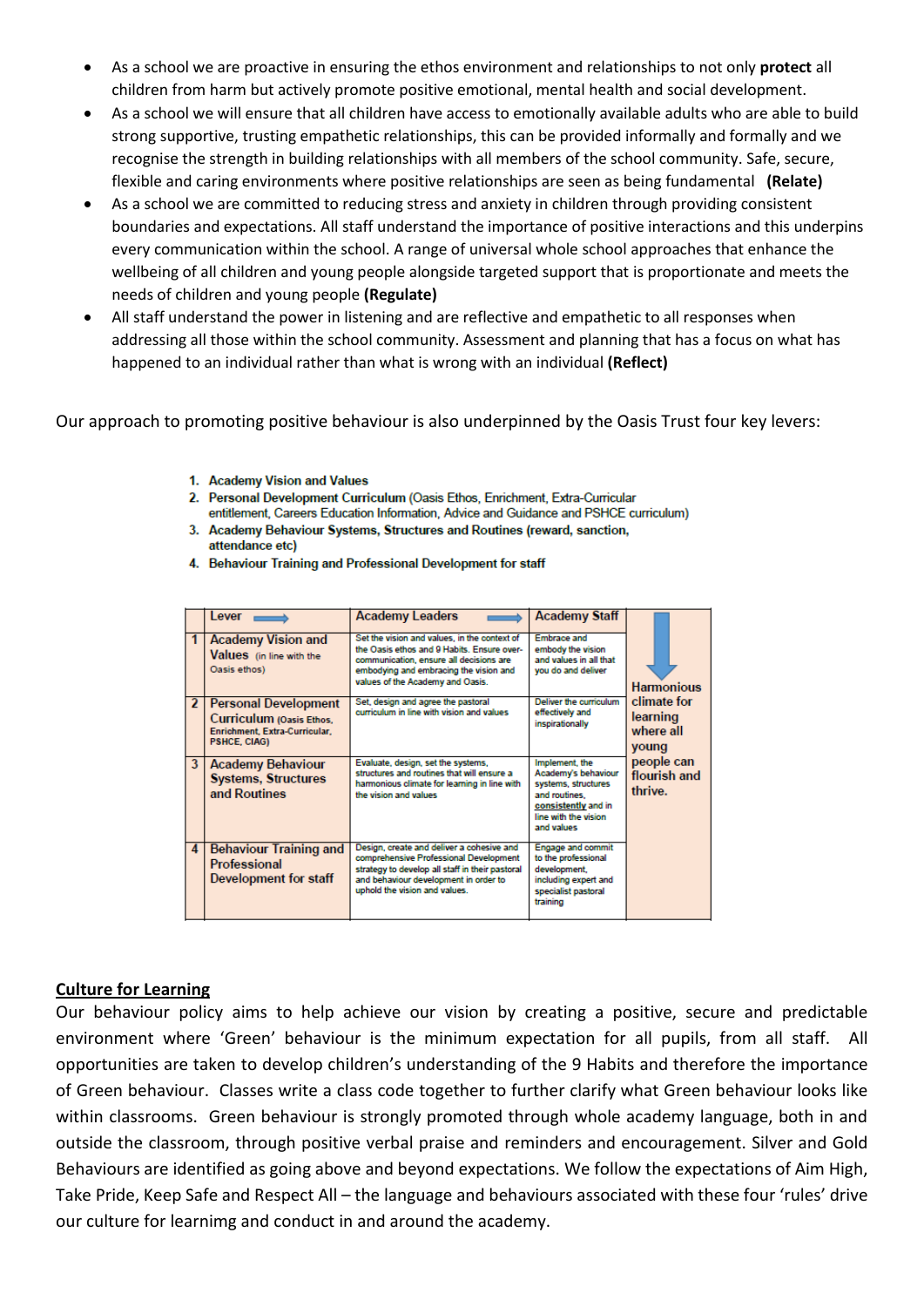#### **Rewarding Excellent Behaviour**

All our children are encouraged to be the best version of themselves and behaviours deemed to be above and beyond our minimum expectation of Green behaviour (Silver and Gold Behaviours) are actively praised and rewarded using a range of the following strategies:

- Additional verbal praise and celebration. In classes this may involve moving a child's picture or name from a Green visual to a silver or gold visual so that their behaviour can be seen and praised by all.
- Postcards, emails or phone calls home.
- Raffle tickets are given to individual children which are added to a weekly draw. The children whose tickets are drawn are rewarded with a prize from the raffle prize box.
- Certificates are presented in Friday's celebration assembly from each class teacher to two children in their class who have particularly impressed during the week.
- 9 Habits certificates each month to celebrate demonstration of the habit of the month

Behaviours below expectation are clearly and predictably approached using the attached consequence ladder. Occasionally, some children may need a greater level of support to maintain Green behaviour, in which case personalised targets, rewards and strategies will be implemented and outlined though an individualised behaviour pathway plan. This will be written in discussion with parents and the child and may include advice and input from an outside agency professional.

## **Orange Behaviours**

Orange behaviours are those which are at a low level and potentially disruptive to the learning of others. Every child will be clearly verbally reminded and given an opportunity to improve their behaviour before a movement to Orange is issued. Every child will begin each new day on Green regardless of an orange the day before.

Examples of Orange behaviours include, but are not limited to:

Singing on chairs, disrupting learning and focus, persistent calling out, using unkind words, inappropriate corridor conduct

### **Red Behaviours**

Red behaviours are repeated orange behaviours following support and positive diffusion or one off high level behaviours. Red behaviours include, but are not limited to:

Physical harm to another, swearing, refusal to follow adult instruction, running in corridors, dangerous behaviour, persistent unkind words and conduct towards others, damaging property.

All behavioural incidents are judged in isolation and considered in context before a consequence is issued – this will often be dependent on age, circumstances relating to the incident and consideration of context.

\*Any reference to a partner class move will now be an out of class time out – either outside the classroom, in space in the classroom, or with ALT depending on the circumstance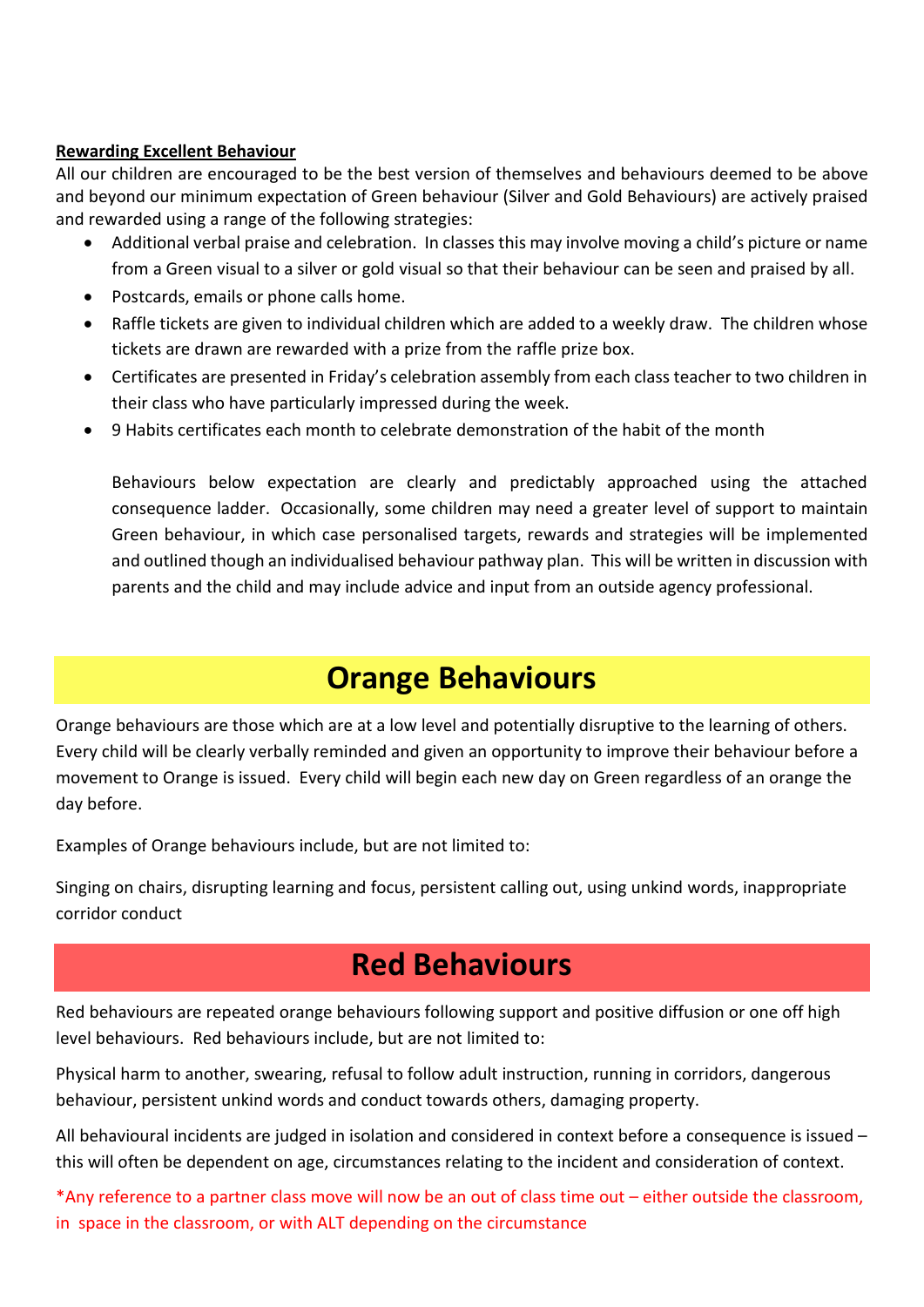| Action                                                                                                | Consequence                                                                                                                                                                                                                                                                                                                                                                                                                                                                                                | Intervention/Follow up                                                                                                                                                                                                                                                                    |
|-------------------------------------------------------------------------------------------------------|------------------------------------------------------------------------------------------------------------------------------------------------------------------------------------------------------------------------------------------------------------------------------------------------------------------------------------------------------------------------------------------------------------------------------------------------------------------------------------------------------------|-------------------------------------------------------------------------------------------------------------------------------------------------------------------------------------------------------------------------------------------------------------------------------------------|
| Demonstrating an orange<br>behaviour                                                                  | 1. Verbal warning<br>2. Move down to orange.<br>Teacher/TA will look for<br>3.<br>the soonest opportunity<br>to move the child back up<br>to green.                                                                                                                                                                                                                                                                                                                                                        | None at this stage                                                                                                                                                                                                                                                                        |
| Persisting with orange behaviours,<br>which in turn becomes a red<br>behaviour                        | Issue Red behaviour, which must<br>be logged on BromCom<br>Teacher decides on appropriate<br>course of action which will be<br>either:<br>Time out in partner class<br>A)<br>*currently outside own<br>classroom or in space<br>within classroom when<br>not sharing a bubble with<br>partner class. This applies<br>to all references to<br>partner class involvement<br>throughout this policy<br>Missing a part of break<br>B)<br>time/ lunch time<br>Referral to ALT in<br>C)<br>extreme circumstances | Teachers to analyse and identify triggers to<br>behaviours being shown and put in place minor<br>adjustments to support the child to succeed.<br>Restorative conversation between teacher and<br>child, and an apology to anyone who is a victim<br>of the persistent breach of behaviour |
| Physical violence towards a student<br>(including throwing objects aimed<br>at a student). No injury. | Issue a red behaviour, which<br>must be logged on BromCom<br><b>ALT</b> called<br>Partner class for 20 minutes.<br>Complete thinking sheet at<br>appropriate time                                                                                                                                                                                                                                                                                                                                          | Apology to victim.<br>Teacher logs incident on BROMCOM as a Red.                                                                                                                                                                                                                          |
| Verbal abuse towards a student<br>including swearing, threatening,<br>racist or homophobic comments.  |                                                                                                                                                                                                                                                                                                                                                                                                                                                                                                            | ALT must be informed of any racist or<br>homophobic comment in person - not just on<br><b>BromCom</b>                                                                                                                                                                                     |
| Walking away from an adult.                                                                           |                                                                                                                                                                                                                                                                                                                                                                                                                                                                                                            | Child and teacher hold a restorative meeting 1:1<br>before the beginning of the next session.<br>Teacher logs incident on BROMCOM as a Red.                                                                                                                                               |
| Physical assault towards an adult.<br>Regardless of any injury.                                       | Issued with a Red.<br>KS1 - Exclusion for the remainder<br>of the day.<br>KS2 - at least full day exclusion.<br>Internal or external at judgement<br>of ALT.                                                                                                                                                                                                                                                                                                                                               | Teacher logs incident on BROMCOM as a Red.<br>ALT logs exclusion and contacts parents.                                                                                                                                                                                                    |
| Throwing furniture.                                                                                   |                                                                                                                                                                                                                                                                                                                                                                                                                                                                                                            | ALT consideration of need for risk assessment<br>and/or individualised plan.                                                                                                                                                                                                              |
| Physical assault on a student where<br>an injury is caused.                                           |                                                                                                                                                                                                                                                                                                                                                                                                                                                                                                            | ALT and parent meet on return to school in the<br>case of an external exclusion to discuss<br>reintegration plan.                                                                                                                                                                         |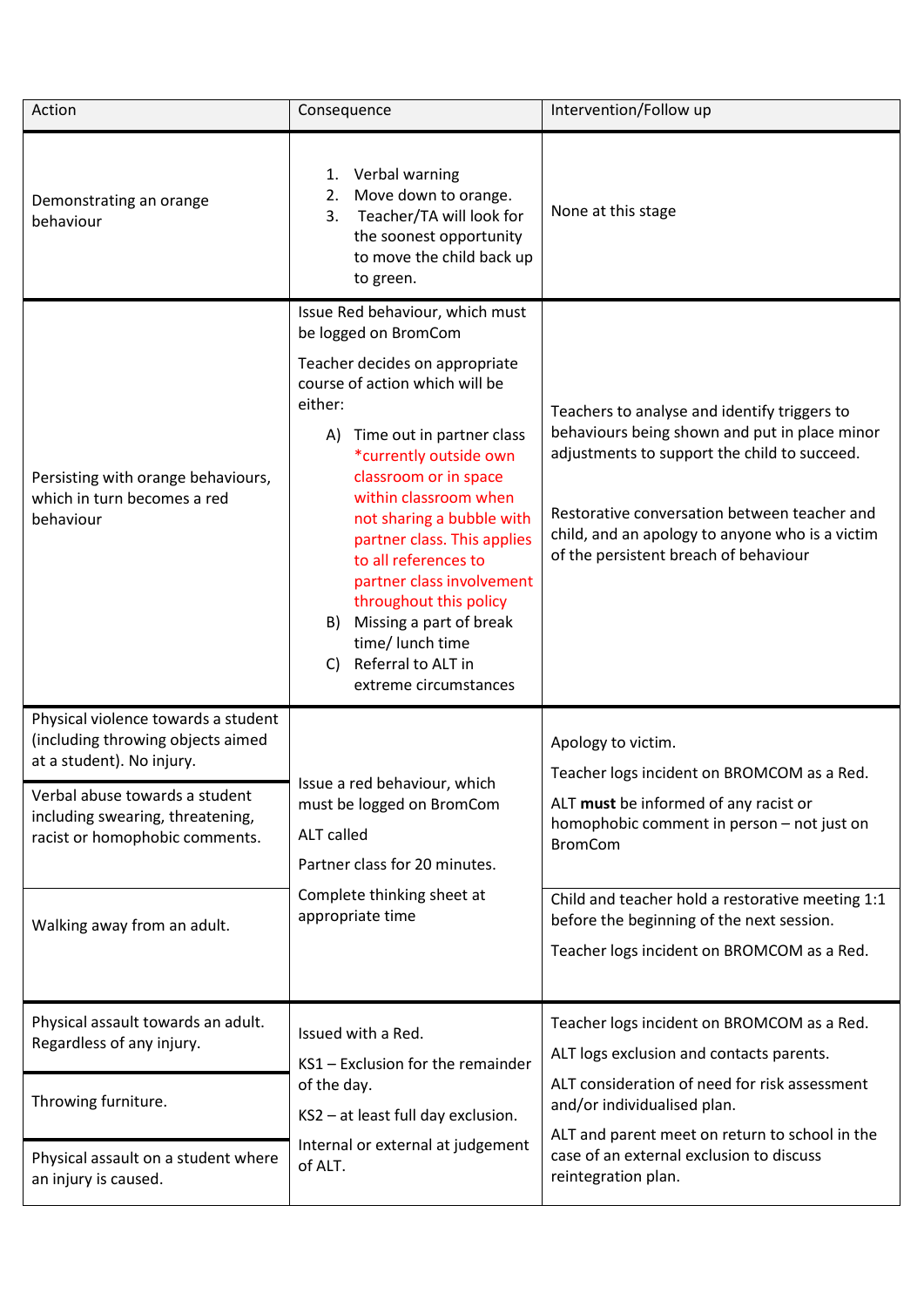| Willful damage to school's or                                                                                                                  |                                                                                                                                                                                                                                                                        | Child and teacher hold a restorative meeting 1:1<br>before the beginning of the next session.                                                                                                                         |
|------------------------------------------------------------------------------------------------------------------------------------------------|------------------------------------------------------------------------------------------------------------------------------------------------------------------------------------------------------------------------------------------------------------------------|-----------------------------------------------------------------------------------------------------------------------------------------------------------------------------------------------------------------------|
| another individual's property.                                                                                                                 |                                                                                                                                                                                                                                                                        | Apology to victim.                                                                                                                                                                                                    |
| Verbal abuse towards an adult<br>including swearing, threatening,<br>racist or homophobic comments.                                            |                                                                                                                                                                                                                                                                        | Child and teacher hold a restorative meeting 1:1<br>before the beginning of the next session day<br>with ALT                                                                                                          |
|                                                                                                                                                |                                                                                                                                                                                                                                                                        | Teacher logs incident on BROMCOM as a Red.                                                                                                                                                                            |
| Spitting at a student or adult                                                                                                                 | Issued with a Red.<br>Internal exclusion for the rest of<br>the day                                                                                                                                                                                                    | ALT must be informed of any racist or<br>homophobic comment. Such incidents will then<br>be recorded on a central log.                                                                                                |
|                                                                                                                                                |                                                                                                                                                                                                                                                                        | * In light of COVID 19 related risks and<br>restrictions incidents of spitting should be<br>considered serious and assessed and reviewed<br>accordingly.                                                              |
|                                                                                                                                                | Issued with a Red.                                                                                                                                                                                                                                                     |                                                                                                                                                                                                                       |
|                                                                                                                                                | If necessary call ALT                                                                                                                                                                                                                                                  | Child and teacher hold a restorative meeting 1:1<br>before the beginning of the next session.                                                                                                                         |
| Absconding from the classroom or<br>school building (remaining on site).                                                                       | Return to class or partner class at<br>judgement call of ALT.                                                                                                                                                                                                          | Teacher logs incident on BROMCOM as a Red.                                                                                                                                                                            |
|                                                                                                                                                | Issued with a Red.<br>External exclusion (length at<br>judgement call of ALT).                                                                                                                                                                                         | Teacher logs incident on BROMCOM as a Red.                                                                                                                                                                            |
|                                                                                                                                                |                                                                                                                                                                                                                                                                        | ASLT logs exclusion and contacts parents.                                                                                                                                                                             |
| Absconding from school site.                                                                                                                   |                                                                                                                                                                                                                                                                        | ASLT review risk assessment and individualised<br>plan.                                                                                                                                                               |
|                                                                                                                                                |                                                                                                                                                                                                                                                                        | ASLT and parent meet on return to school in the<br>case of an external exclusion to discuss<br>reintegration plan.                                                                                                    |
| Refusal/failure to partner class                                                                                                               | Diffusion and distraction<br>techniques Possible issuing with a<br>second red. ALT to make<br>judgement in discussion with<br>teacher<br>ALT will remove the child from<br>the classroom if necessary,<br>facilitate calming and facilitate<br>appropriate reflection. | Child and teacher (or ALT where applicable) hold<br>a restorative meeting 1:1 before the beginning<br>of the next session where possible. There should<br>be a positive return to class for the child and<br>teacher. |
| (including further disruptive<br>behaviours.)                                                                                                  |                                                                                                                                                                                                                                                                        | Teacher logs incident on BROMCOM as a Red<br>(see red consequence ladder for next steps).                                                                                                                             |
| Child leaves the classroom with On<br>Call (physical intervention may be<br>used) and successfully joins a<br>partner class within 20 minutes. |                                                                                                                                                                                                                                                                        | If physical intervention is used then a form must<br>be completed and ALT and parents contacted<br>the same day.                                                                                                      |
|                                                                                                                                                | Partner class for a 20 minutes<br>(KS1) or the rest of the session<br>(KS2).                                                                                                                                                                                           | *All incidents of physical intervention will be<br>reviewed in line with the whole academy policy<br>which includes consideration of additional<br>COVID 19 related risk.                                             |
| Refusal/failure to partner class but<br>child is no longer causing disruption                                                                  | Diffusion and distraction<br>techniques Possible issuing with a<br>second red. ALT to make<br>judgement in discussion with<br>teacher                                                                                                                                  | Child and teacher meet 1:1 before return to<br>class.                                                                                                                                                                 |
| to learning.                                                                                                                                   |                                                                                                                                                                                                                                                                        | Teacher logs incident on BROMCOM as a 2 <sup>nd</sup> Red<br>(see red consequence ladder form next steps).                                                                                                            |
|                                                                                                                                                | ALT will stay with the child until<br>able to remove from the                                                                                                                                                                                                          |                                                                                                                                                                                                                       |